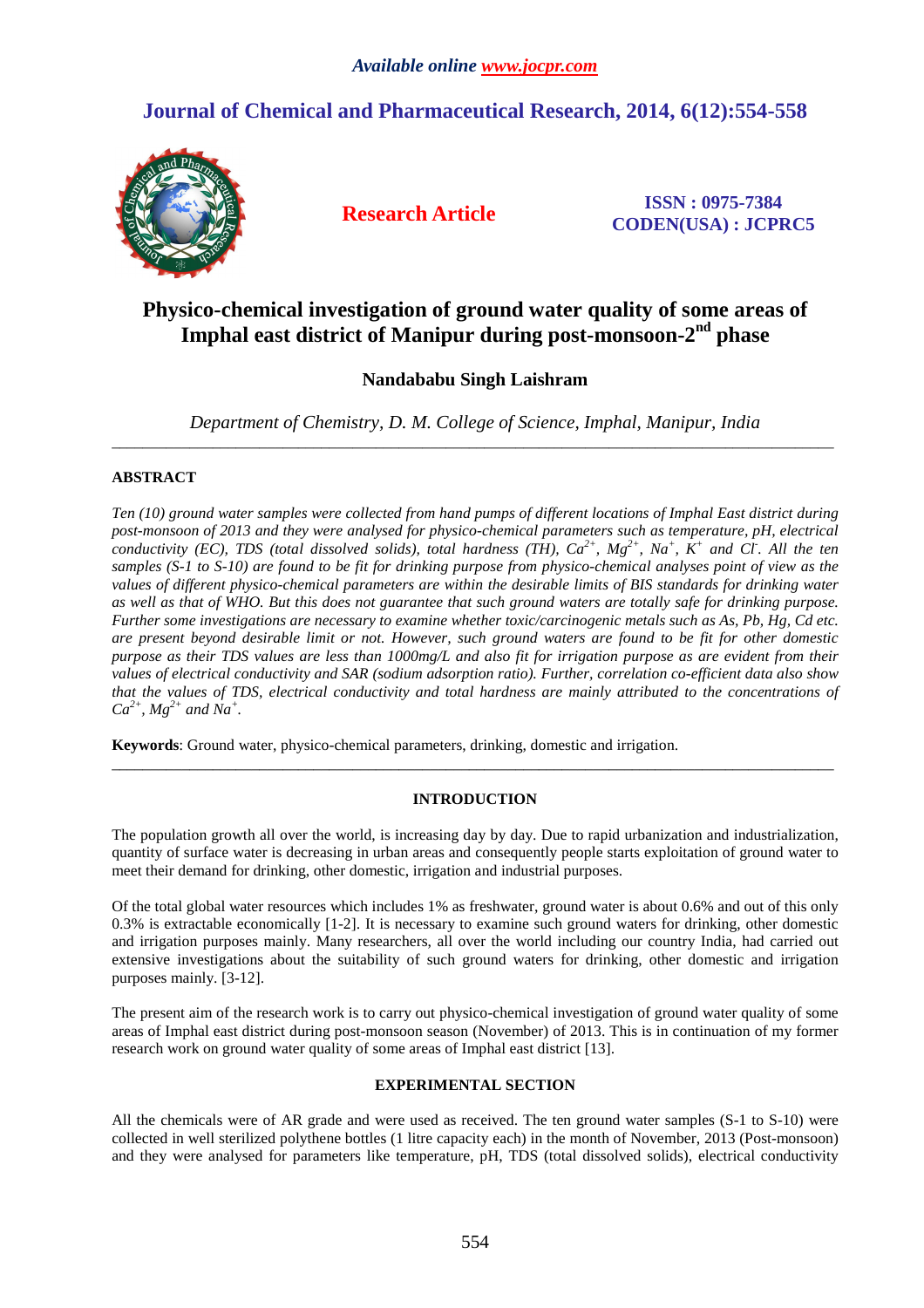(EC), total hardness (TH),  $Ca^{+2}$ ,  $Mg^{2+}$ ,  $Na^+$ ,  $K^+$  and Cl. Geographical locations of different sampling sites of the ten ground water samples, were recorded with the help of a GPS instrument and they are shown in table-1:

*\_\_\_\_\_\_\_\_\_\_\_\_\_\_\_\_\_\_\_\_\_\_\_\_\_\_\_\_\_\_\_\_\_\_\_\_\_\_\_\_\_\_\_\_\_\_\_\_\_\_\_\_\_\_\_\_\_\_\_\_\_\_\_\_\_\_\_\_\_\_\_\_\_\_\_\_\_\_*

|        | Sample code no. Ground water source | Sampling sites                                                                               | District | Longitude                                                      | Latitude                                                 |
|--------|-------------------------------------|----------------------------------------------------------------------------------------------|----------|----------------------------------------------------------------|----------------------------------------------------------|
| $S-1$  | Hand pump                           | Kontha Ahallup Mayai Leikai (1)                                                              |          | Imphal East $93^{\circ}56'50.32''E$ 24 <sup>°</sup> 51′07.42″N |                                                          |
| $S-2$  | Hand pump                           | Kontha Ahallup Mayai Leikai (2)                                                              |          | Imphal East 93°56′50.46″E 24°51′11.22″N                        |                                                          |
| $S-3$  | Hand pump                           | Heingang Makha Leikai(1) (Near Heingang High School) Imphal East 93°57′07.02″E 24°51′20.19″N |          |                                                                |                                                          |
| $S-4$  | Hand pump                           | Near foothill of Heingang Hannajing Hill                                                     |          |                                                                | Imphal East 93°57′24.54″E 24°51′20.02″N                  |
| $S-5$  | Hand pump                           | Near Heingang Panthoibi Lampak                                                               |          | Imphal East $93^{\circ}56'46.39''E$ 24 <sup>°</sup> 51′23.23″N |                                                          |
| $S-6$  | Hand pump                           | Heingang Mayai Leikai (Bamon Leirak)                                                         |          | Imphal East 93°56′45.92″E 24°51′31.37″N                        |                                                          |
| $S-7$  | Hand pump                           | Heingang Chingakham Leikai                                                                   |          | Imphal East 93°56′47.99″E 24°51′35.38″N                        |                                                          |
| $S-8$  | Hand pump                           | Heingang Makha Leikai (2)                                                                    |          |                                                                | Imphal East 93°57′07.02″E 24°51′13.69″N                  |
| $S-9$  | Hand pump                           | Kairang Awang Leikai (1) (Near L.P. School)                                                  |          |                                                                | Imphal East $93^057'13.83''E$ 24 <sup>0</sup> 51′00.89″N |
| $S-10$ | Hand pump                           | Kairang Awang Leikai (2)                                                                     |          |                                                                | Imphal East 93°57'15.94"E 24°50'55.89"N                  |

|  | Table $-1$ : Locations of different ground water sampling sites with their sources |
|--|------------------------------------------------------------------------------------|
|--|------------------------------------------------------------------------------------|

Parameters like temperature, pH, TDS and electrical conductivity (EC) were measured at the different sampling sites while remaining parameters such as total hardness (TH),  $Ca^{2+}$ ,  $Mg^{2+}$  and Cl were determined in departmental research laboratory using standard methods [14]. Na<sup>+</sup> and K<sup>+</sup> were determined by Flame photometer 128(Systronics).

Various instruments and brief methods used for measurements and determination of different physico-chemical parameters, are shown in table-2 given below:

**Table–2: Different instruments/methods used for measurements (or determination) of physico-chemical parameters of ground water samples** 

| Various parameters measured (or determined) | Different instruments/methods used                                      |  |  |  |  |
|---------------------------------------------|-------------------------------------------------------------------------|--|--|--|--|
| Temperature                                 | TDS Meter (TDS-3)(TDS/Temp.) (HIMEDIA, India)                           |  |  |  |  |
| pH                                          | pHep® Pocket-sized pH Meter (HI 98107) (HANNA Instruments, Romania)     |  |  |  |  |
| TDS (total dissolved solids)                | TDS Meter (TDS-3)(TDS/Temp.) (HIMEDIA, India)                           |  |  |  |  |
| Electrical conductivity (EC)                | Conductivity Tester (Dist-3: HI 98303) (HANNA Instruments, Romania)     |  |  |  |  |
| Total hardness (TH)                         | EDTA Titrimetric Method (using Eriochrome Black T indicator)            |  |  |  |  |
| Calcium $(Ca^{2+})$                         | EDTA Titrimetric Method (using Murexide indicator)                      |  |  |  |  |
| Magnesium $(Mg^{2+})$ )                     | <b>Calculation Method</b>                                               |  |  |  |  |
| Sodium $(Na^+)$                             | Flame photometer 128 (Systronics, India)                                |  |  |  |  |
| Potassium $(K^+)$                           | Flame photometer 128 (Systronics, India)                                |  |  |  |  |
| Chloride (Cl <sup>-</sup> )                 | Argentometric Titrimetric Method (Using $K_2CrO_4$ indicator solution). |  |  |  |  |

Parameters like percent sodium (%Na) and SAR (sodium adsorption ratio) were calculated using the relationships [15-16]:

% 
$$
Na = \frac{Na^{+}}{Ca^{2+} + Mg^{2+} + Na^{+} + K^{+}} \cdot 100
$$

And  $SAR = \frac{1}{\sqrt{Ca^{2+}+Me^{2}}}$ 2  $SAR = \frac{Na}{\sqrt{1 - \frac{3}{2}}}$  $Ca^{2+} + Mg$ +  $=\frac{4\pi a^{2}+4A\sigma^{2}+4A\sigma^{2}+4A\sigma^{2}+4A\sigma^{2}+4A\sigma^{2}+4A\sigma^{2}+4A\sigma^{2}+4A\sigma^{2}+4A\sigma^{2}+4A\sigma^{2}+4A\sigma^{2}+4A\sigma^{2}+4A\sigma^{2}+4A\sigma^{2}+4A\sigma^{2}+4A\sigma^{2}+4A\sigma^{2}+4A\sigma^{2}+4A\sigma^{2}+4A\sigma^{2}+4A\sigma^{2}+4A\sigma^{2}+4A\sigma^{2}+4A\sigma^{2}+4A\sigma^{2}+4A\sigma^{2}+4$ + , where ionic concentrations were expressed in milli-equivalents/litre (meq/L).

The values of correlation co-efficient(r) of the different pairs of physico-chemical parameters, were calculated using MS-Excel 2007.

#### **RESULTS AND DISCUSSION**

The experimentally found values of different physico-chemical parameters of various ground water samples (S-1 to S-10) are shown in table – 3 given below: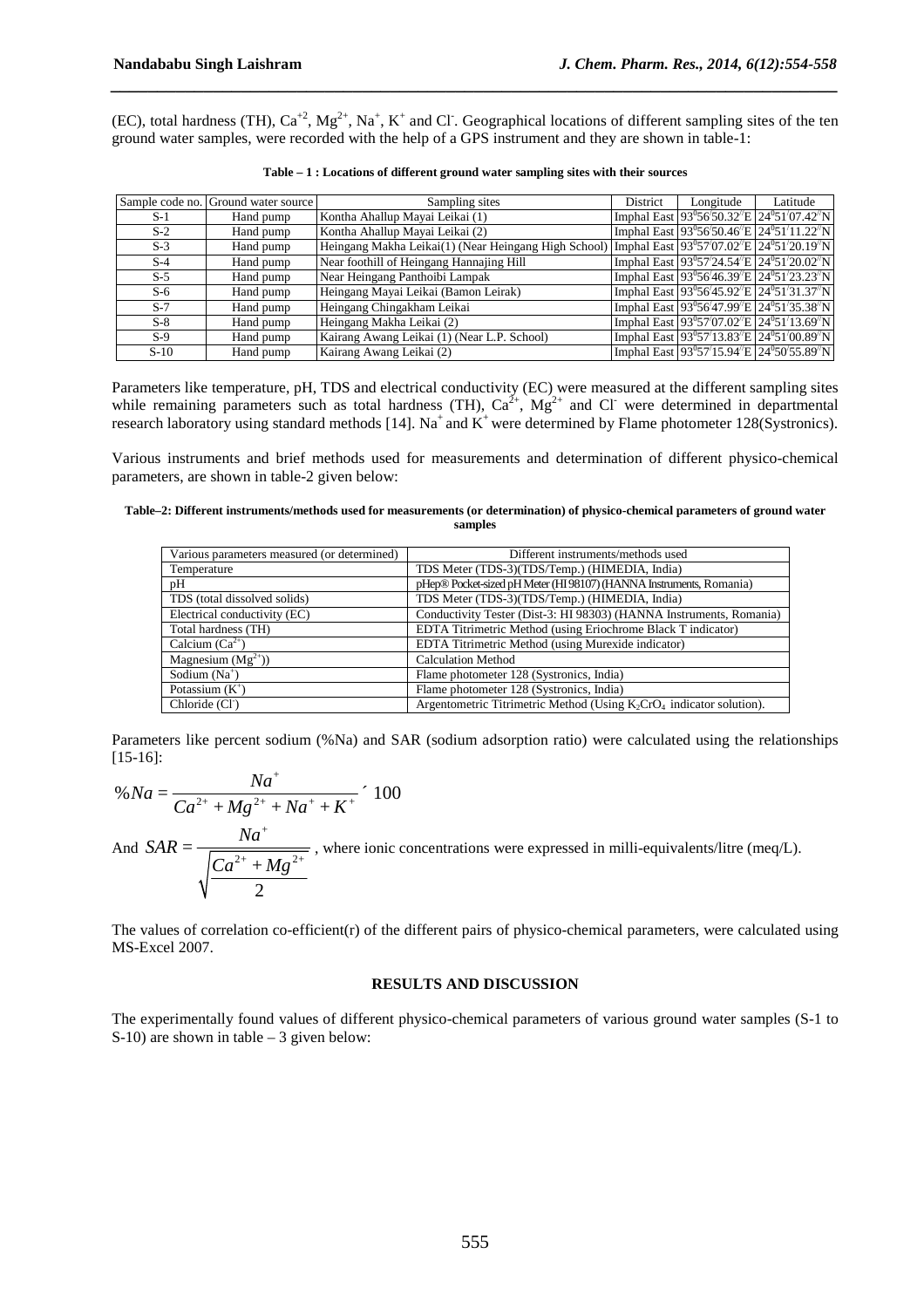| Sample code no. | Temp.<br>$(^0\mathrm{C})$ | pH  | <b>TDS</b><br>(mg/L) | Electrical<br>conductivity (EC)<br>(LS/cm) | Total hardness<br>(TH)<br>(mg/L, as CaCO <sub>3</sub> ) | $Ca^{2+}$<br>(mg/L) | $Mg^{2+}$<br>(mg/L) | Na <sup>+</sup><br>(mg/L) | $K^+$<br>(mg/L) | CI<br>(mg/L) |
|-----------------|---------------------------|-----|----------------------|--------------------------------------------|---------------------------------------------------------|---------------------|---------------------|---------------------------|-----------------|--------------|
| $S-1$           | 23.1                      | 7.8 | 421                  | 836                                        | 24.8<br>162                                             |                     | 24.4                | 116.3                     | 1.8             | 12.8         |
| $S-2$           | 22.7                      | 7.8 | 324                  | 647                                        | 122<br>19.2                                             |                     | 18.1                | 95.1                      | 1.6             | 14.2         |
| $S-3$           | 22.1                      | 7.6 | 228                  | 472                                        | 88                                                      | 12.8                | 13.7                | 64.7                      | 1.4             | 9.9          |
| $S-4$           | 23.4                      | 8.5 | 380                  | 760                                        | 160                                                     | 28.1                | 22.0                | 114.3                     | 1.3             | 34.0         |
| $S-5$           | 22.5                      | 7.9 | 305                  | 615                                        | 118                                                     | 19.2                | 17.1                | 87.7                      | 1.4             | 11.3         |
| $S-6$           | 22.4                      | 7.7 | 261                  | 532                                        | 100                                                     | 18.4                | 13.2                | 71.2                      | 1.4             | 11.3         |
| $S-7$           | 22.1                      | 7.7 | 257                  | 524                                        | 96                                                      | 16.0                | 13.7                | 69.3                      | 1.5             | 11.3         |
| $S-8$           | 22.1                      | 7.3 | 306                  | 614                                        | 114                                                     | 16.8                | 17.6                | 87.2                      | 1.6             | 9.9          |
| $S-9$           | 22.5                      | 7.6 | 249                  | 512                                        | 94                                                      | 14.4                | 14.2                | 69.7                      | 1.3             | 7.1          |
| $S-10$          | 21.8                      | 7.7 | 332                  | 660                                        | 128                                                     | 14.4                | 22.4                | 102.4                     | 1.0             | 11.3         |

**Table – 3 : Values of various physico-chemical parameters of different ground water samples** 

*\_\_\_\_\_\_\_\_\_\_\_\_\_\_\_\_\_\_\_\_\_\_\_\_\_\_\_\_\_\_\_\_\_\_\_\_\_\_\_\_\_\_\_\_\_\_\_\_\_\_\_\_\_\_\_\_\_\_\_\_\_\_\_\_\_\_\_\_\_\_\_\_\_\_\_\_\_\_*

Based on the values of different physico-chemical parameters (shown in table-3) of the ten ground water samples, the following discussion has been made:

#### **Temperature :**

From table-3, it is clearly seen that the temperature of ground water samples (S-1 to S-10) range from  $21.8^{\circ}$ C to 23.4<sup>0</sup>C. Ground water represented by S-4 has the highest temperature while that of S-10 has the lowest temperature.

#### **pH values:**

The pH values of the ten ground water samples (S-1 to S-10) are in the range 7.3-8.5 (as shown in table-3). All the ground waters represented by S-1 to S-10, are found to be slightly alkaline. All the pH values of the ten ground water samples, are within the desirable limit (6.5-8.5) of BIS standards for drinking water as well as that of WHO [17-18].

#### **TDS (total dissolved solids):**

For the ten ground water samples (S-1 to S-10), the TDS values range from 228 mg/L to 421 mg/L (table-3). Ground water (S-1) has the highest value while that of S-3 has the least value. The TDS values of the ten ground water samples, are within the desirable limit of (500mg/L) of BIS standards for drinking water [17]. As the TDS values of the ten ground water samples are less than 1000 mg/L, all of them may be used for other domestic purposes [15].

#### **Electrical conductivity (EC):**

The electrical conductivity values of the ten ground water samples (S-1 to S-10) are in the range 472-836  $\mu$ S/cm (as shown in table-3). Ground water (S-1) has the highest value while ground water (S-3) has the lowest value of electrical conductivity.

#### **Total hardness (TH):**

The total hardness values of the ten ground water samples (S-1 to S-10) range from  $88 - 162$  mg/L (table-3). Ground water represented by S-1 has the highest value of total hardness while that of S-3 is the lowest one. From table-3, it is clearly seen that ground waters represented by S-2 to S-3 and S-5 to S-10 belong to the moderately hard water category (75-150 mg/L) while the total hardness values of S-1 and S-4 are within hard water category (150-300 mg/L) [15].

All the values of total hardness of the ten ground water samples, are within the desirable limit (300 mg/L) of BIS standards for drinking water [17].

#### **Calcium**  $(Ca^{2+})$ :

The values of calcium of the ten ground water samples (S-1 to S-10) range from 12.8 mg/L to 28.1 mg/L (as shown in table-3). Ground water represented by S-4 has the highest value of calcium while ground water represented by S-3 has the least value of it.

Further, all the values of calcium of the ten ground water samples (S-1 to S-10) are within the desirable limit (75 mg/L) of BIS standards for drinking water [17].

## **Magnesium**  $(Mg^{2+})$ :

Regarding the magnesium contents of the ten ground water samples (as shown in table-3), the values of magnesium are in the range  $13.2 - 24.4$  mg/L. Ground water represented by S-6 is found to have the least value of magnesium while that of S-1 is the highest. However, all the values of magnesium for the ten ground water samples (S-1 to S-10) are within the desirable limit (30 mg/L) of BIS standards for drinking water [17].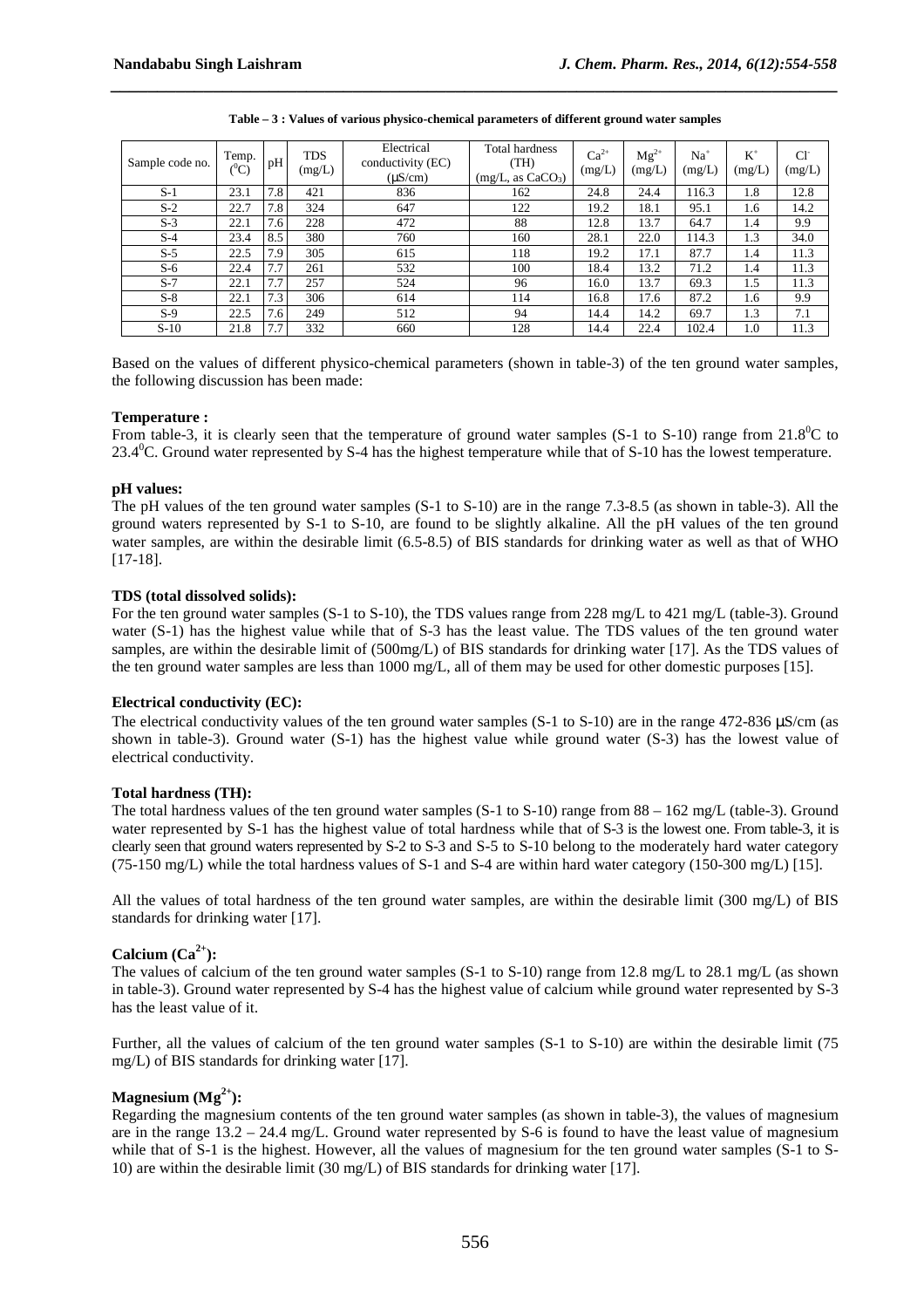### **Sodium (Na<sup>+</sup> ):**

The values of sodium of the ten ground water samples (S-1 to S-10) range from 64.7 mg/L to 116.3 mg/L (as shown in table-3). Ground water represented by S-1 has the highest value of sodium while S-3 has the least value of it. Further, all the values of sodium for the ten ground water samples, are within the threshold limit (200 mg/L) of WHO [18].

*\_\_\_\_\_\_\_\_\_\_\_\_\_\_\_\_\_\_\_\_\_\_\_\_\_\_\_\_\_\_\_\_\_\_\_\_\_\_\_\_\_\_\_\_\_\_\_\_\_\_\_\_\_\_\_\_\_\_\_\_\_\_\_\_\_\_\_\_\_\_\_\_\_\_\_\_\_\_*

### **Potassium (K<sup>+</sup> ):**

About potassium contents of the ten ground water samples (S-1 to S-10), the values of potassium varies from 1.0 mg/L to 1.8 mg/L. Ground water represented by S-10 has the lowest value of potassium while S-1 has the highest value of it.

### **Chloride (Cl- ):**

As it is clearly seen from ttable-3, the values of chloride of the ten ground water samples (S-1 to S-10), are in the range  $7.1 - 34.0$  mg/L. Ground water represented by S-4 has the highest value of chloride but S-9 has the least value of it. All the values of chloride of the ground water samples (S-1 to S-10) are within the desirable limit (250 mg/L) of BIS standards for drinking water [17].

#### **Ground water quality for irrigation purpose :**

The values of percent sodium (%Na) and SAR (sodium adsorption ratio) for the ten ground water samples (S-1 to S-10) are shown below in table-4 :

**Table-4 : Values of percent sodium (%Na) and SAR (sodium adsorption ratio) of different ground water samples** 

| Sample code no.               |                 |                    |          |        |      |      |    |   | 10   |
|-------------------------------|-----------------|--------------------|----------|--------|------|------|----|---|------|
| Percent sodium (%Na)          | 60.6            |                    | 60.5     | 61.4   | 60.3 | 60.5 | ر  |   | 63.3 |
| <b>SAR</b><br>isorption ratio | $\Omega$<br>T.U | $\sim$<br>-<br>J., | <u>.</u> | -<br>້ | .    |      | ັ້ | . |      |

Though the values of %Na for all the ten ground water samples are slightly greater than 60, the SAR values of these ground water samples  $(S-1$  to  $S-10$ ) are in the range  $3.1 - 4.0$  and all these values are less than 10, which are within excellent category (SAR upto 10) of water for irrigation purpose [2].

Again from electrical conductivity point of view (as shown in table-3), it is clearly seen that except S-1 ( $EC = 836$ ) µS/cm), the electrical conductivity (EC) values of S-2 to S-10 are less than 750 µS/cm and hence ground waters represented by S-2 to S-10 are of very good quality for irrigation purpose.

#### **Statistical Analysis (Correlation Co-efficient (r) values):**

The correlation co-efficient (r) values of different variable pairs of physico-chemical parameters of the ten ground water samples (S-1 to S-10) are shown in table-5 below:

**Table–5 : Correlation co-efficient (r) values between different variable pairs of physico-chemical parameters of ground water samples** 

|                 | Temp. | pH       | <b>TDS</b> | EC    | TH    | $Ca^{2+}$ | $Mg^{2+}$ | $Na+$ | $K^+$    | Сľ |
|-----------------|-------|----------|------------|-------|-------|-----------|-----------|-------|----------|----|
| Temp.           |       |          |            |       |       |           |           |       |          |    |
| pH              | 0.750 |          |            |       |       |           |           |       |          |    |
| <b>TDS</b>      | 0.653 | 0.509    |            |       |       |           |           |       |          |    |
| EC              | 0.669 | 0.520    | 0.999      |       |       |           |           |       |          |    |
| <b>TH</b>       | 0.712 | 0.630    | 0.985      | 0.987 |       |           |           |       |          |    |
| $Ca2+$          | 0.910 | 0.772    | 0.813      | 0.824 | 0.865 |           |           |       |          |    |
| $Mg^{2+}$       | 0.461 | 0.431    | 0.949      | 0.945 | 0.936 | 0.632     |           |       |          |    |
| $Na+$           | 0.602 | 0.555    | 0.980      | 0.977 | 0.980 | 0.770     | 0.972     |       |          |    |
| $K^+$           | 0.375 | $-0.181$ | 0.274      | 0.280 | 0.188 | 0.341     | 0.050     | 0.114 |          |    |
| Cl <sup>-</sup> | 0.711 | 0.895    | 0.546      | 0.554 | 0.667 | 0.797     | 0.472     | 0.603 | $-0.106$ |    |

From the above table, it is clearly seen that there is a strong positive correlation  $(r = 0.999)$  between TDS and EC (electrical conductivity) showing that the value of EC is directly proportional to TDS. Similarly, strong positive correlation (r=0.987) is there between total hardness (TH) and EC. Further, from table-5, it is clearly seen that there are strong positive correlations between TDS and each of  $Ca^{2+}$ ,  $Mg^{2+}$  and  $Na^{+}$ . Similarly strong positive correlations are there between EC and each of  $Ca^{2+}$ , Mg<sup>2+</sup> and Na<sup>+</sup>. Also strong positive correlation exist between TH and each of  $Ca^{2+}$ ,  $Mg^{2+}$  and Na<sup>+</sup>.

The above mentioned correlations show that the high or low values of TDS, EC and TH are mainly dependent on the high or low concentrations of  $Ca^{2+}$ ,  $Mg^{2+}$  and  $Na^{+}$  of these different ground water samples (S-1 to S-10).